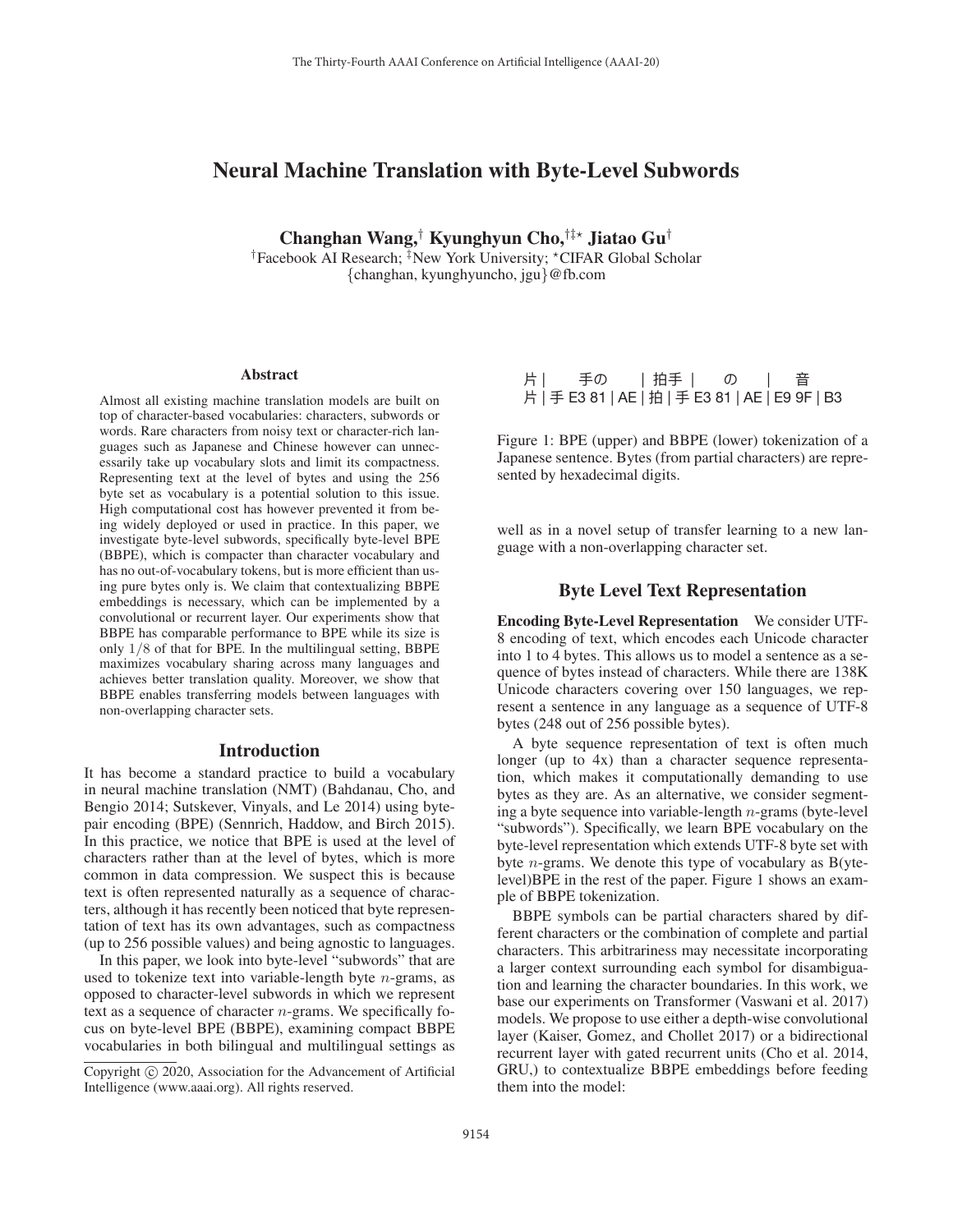$$
\mathbf{x}_{ctx\_emb} = \text{DepthWiseConv}(\mathbf{x}_{emb})
$$

or

 $\mathbf{x}_{ctx\_emb} = \text{BiGRU}(\mathbf{x}_{emb})$ 

Decoding with Byte-Level Subwords While any sentence can be represented as a byte sequence, the converse is, however, not necessarily true in that there are byte sequences that do not translate to valid character sequences. Empirically, we find that invalid outputs from trained models are very rare. We do not observe any in the experiments described below (note that one of them does have a large test set of 165K examples). And a common error pattern in halftrained models is redundant repeating bytes. In our system, we try to recover as many Unicode characters as possible from this error pattern efficiently in linear time. The algorithm is as follows: For a given byte sequence  ${B}_{k=1}^{N}$ , we denote the maximum number of characters that we can recover from it as  $f(k)$ . Then  $f(k)$  has optimal substructure and can be solved by dynamic programming:

$$
f(k) = \max_{t=1,2,3,4} \{ f(k-t) + g(k-t+1,k) \} \tag{1}
$$

where  $g(i, j) = 1$  if  ${B}_{k=i}^j$  corresponds to a valid character, otherwise 0. When  $f(k)$  is calculated recursively, we also record the selections at each position  $k$  so that we can recover the solution through backtracking. The design of UTF-8 encoding ensures the uniqueness of this recovery process: for a character UTF-8 encoded with multiple bytes, its trailing bytes will not make a valid UTF-8 encoded character. Then the best selection in Eq. 1 is unique and so is the final solution.

## Experimental Settings

Datasets We run experiments on three bilingual corpora as well as a many-to-English multilingual dataset:

- English-German (En-De): we replicate the same setting of (Vaswani et al. 2017) which uses WMT 2014 <sup>1</sup> data (newstest13 for validation and newstest14 for testing)
- Japanese-English (Ja-En): we follow (Michel and Neubig 2018) and concatenate KFTT<sup>2</sup> (Neubig 2011), TED3 (Cettolo, Girardi, and Federico 2012) and JESC4 (Pryzant et al. 2017) to construct training, validation and test sets.
- Sinhala-English (Si-En): we use the data from FLoRes (Guzman et al. 2019). ´
- Many-to-English (X-En): we adopt the TED Talks corpus complied by (Ye et al. 2018), which includes parallel data for 59 languages. For our experiments, we use English as target and the other 58 languages as source. We sample 22K examples from the 135K development set for validation.

Table 1 shows an overview statistics of these datasets. We learn (B)BPE vocabularies jointly on source and target sentences using SentencePiece (Kudo and Richardson 2018).

|             | En-De Ja-En Si-En X-En |      |      |               |
|-------------|------------------------|------|------|---------------|
| Train       | 4.5M                   | 3.5M | 405K | 5.1M          |
| Dev         | 3K                     | 4K.  | 3K   | $22K^{\star}$ |
| <b>Test</b> | 3K                     | 12K  | 3K   | 165K          |

Table 1: Dataset statistics in number of sentences.  $\star$  Subsampled from the full 135K development set.

| Model        |   | $d_{model}$ | $d_{ff}$ | n  | $P_{drop}$     | Params |
|--------------|---|-------------|----------|----|----------------|--------|
| $T_{flores}$ |   | 512         | 2048     |    | (0.4)          | 38M    |
| $T_{base}$   | 6 | 512         | 2048     |    | 0 <sub>1</sub> | 44M    |
| $T_{big}$    | 6 | 1024        | 4096     | 16 | 0.3            | 180M   |

Table 2: Transformer models used in the experiments (using the notations in Vaswani et al. 2017).

Models and Learning We use Fairseq (Ott et al. 2019) to train Transformers (Vaswani et al. 2017) with the same learning rate schedule in the original paper. All model configurations are listed in table 2. We set attention and ReLU dropout to 0.1, except Si-En for which we use 0.2. We use 0.2 residual dropout for  $T_{base}$  models in X-En. We use a kernel size of 5 and a padding of 2 on both sides for all convolutional layers.

Inference and Evaluation We set beam width to 4 for En-De and 5 for the other and use the best checkpoint by validation loss to generate the predictions. We calculate casesensitive tokenized BLEU (Papineni et al. 2002) as the metrics using sacreBLEU (Post 2018).

# Results and Analysis

## Qualitative Comparison: BPE vs. BBPE

Symbol Frequency Distribution Since the construction of BBPE vocabulary starts from UTF-8 byte set, it has the flexibility of decomposing rare characters into byte  $n$ -grams from the vocabulary instead of including them directly. This frees vocabulary slots for other frequent symbols. Figure 2 compares the symbol frequency distribution of BPE and BBPE. We can see that BBPE symbols are more evenly distributed than BPE ones, even when the latter has already been much more evenly distributed than pure characters. By setting different BBPE vocabulary sizes, we can control the level of rare character decomposition and symbol sharing across different characters. Table 3 shows the ratio of BBPE tokens with partial characters. We can see that large portion of rare characters are decomposed on Ja-En and X-En, which has a large character set of 8K and 11K, respectively. Figure 5 provides an example from Ja-En tokenized with different BBPE vocabularies, where we can see how tokens look like as the tokenization granularity goes from fine to coarse.

<sup>1</sup> http://statmt.org/wmt14/translation-task.html

<sup>2</sup> http://www.phontron.com/kftt

<sup>3</sup> https://wit3.fbk.eu/mt.php?release=2017-01-trnted

<sup>4</sup> https://nlp.stanford.edu/projects/jesc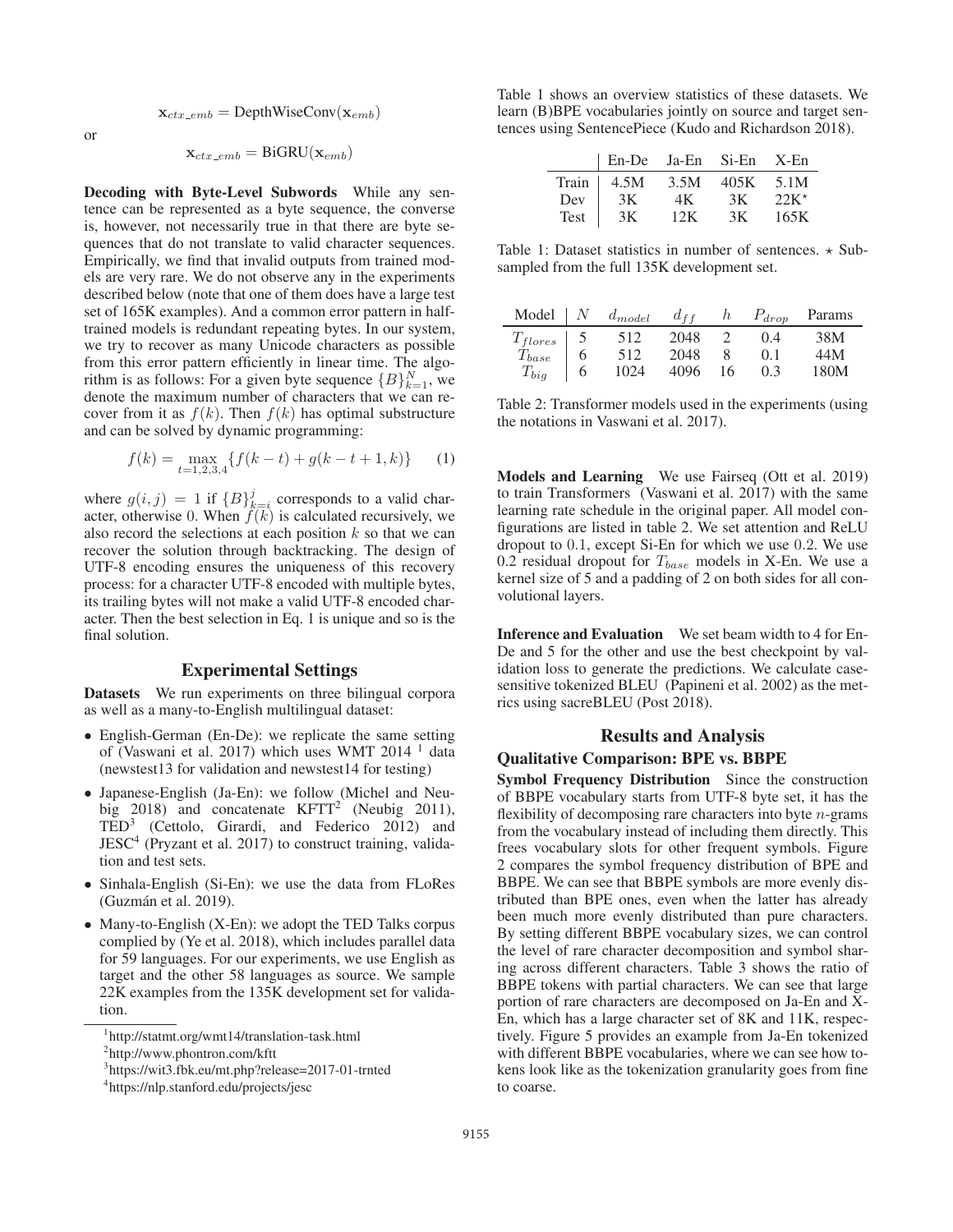

Figure 2: Symbol frequencies (in log2 scale) for En-De (left) and X-En (right) vocabularies. BBPE enables a more consistent distribution of vocabulary across frequencies.

| BBPE 2K 4K 8K 16K 32K                           |  |  |
|-------------------------------------------------|--|--|
| En-De   $4.3\%$ $4.9\%$ $5.5\%$ $6.1\%$ $6.5\%$ |  |  |
| Ja-En   46.0% 47.6% 49.4% 51.2% 34.8%           |  |  |
| X-En   36.8% 39.1% 41.3% 43.6% 23.0%            |  |  |



Table 3: Ratio of BBPE tokens with partial characters.

Figure 3: The numbers of languages symbols have shared across Ar, He, Ru, Ko and It (from X-En). Note that these languages have mutually different character sets.

Cross-Lingual Sharing In the multilingual setting, symbol sharing also happens across different languages despite the different writing systems. This allows maximizing parameter sharing not only for the model part but also the vocabulary part in a universal model. Figure 3 illustrates the level of BBPE symbol sharing across the top 5 languages (by number of train examples) in X-En whose writing systems are different from each other.

Impact on Sequence Lengths Compared to BPE, BBPE symbols are generally finer-grained with shorter byte-level lengths, which results in longer tokenized sequences as well as longer training and inference time. BBPE, however, is optimized for compression-based objective (the same as BPE), and is still more efficient than character vocabulary. Table 4 lists the average lengths of training sentences tokenized with different vocabularies. We can observe that sentences tokenized with BBPE have significantly shorter lengths than the character ones, even when the BBPE vocabulary is much smaller (for example only  $1/5$  of character set size on X-En). Another observation is that source-target length ratio



Figure 4: X-En validation BLEU for models without contextualization, with local contextualization (depth-wise convolution) and with long-range contextualization (Bi-GRU). The y axis starts from 28.2 to focus on the gain portions and facilitate comparison across different vocabularies.

for BBPE tends to be much larger when source character set and target character set have very different sizes (for example 11K for X-En source side and 0.1K for the target side). And this situation becomes more severe when BBPE vocabulary size increases. In this case, alignments may be more difficult to learn during model training, since target tokens need attentions on multiple source tokens more often.

## Importance of Contextualization

We compare three different ways of contextualizing token embeddings; none, 1-layer convolution and 1-layer bi-GRU, on X-En with  $T_{base}$  model. We observe from Figure 4 that all kinds of vocabularies can benefit from embedding contextualization. Performance gains are more significant on finegrained vocabularies: byte, character and BBPE. For BBPE, long-range contextual information from Bi-GRU brings over 4% gain on validation BLEU in all the cases. Encoding context in the token embeddings reduces the difficulties of learning attentions on multiple source tokens and makes model training easier. In the following experiments, we contextualize BBPE with Bi-GRU by default. We denote (B)BPE with Bi-GRU as " $(B)$ BPE  $\langle$ size $>$ +" and the one without contextualization as "(B)BPE  $\langle$ size $\rangle$ ". And we similarly define "Byte+" and "Char+".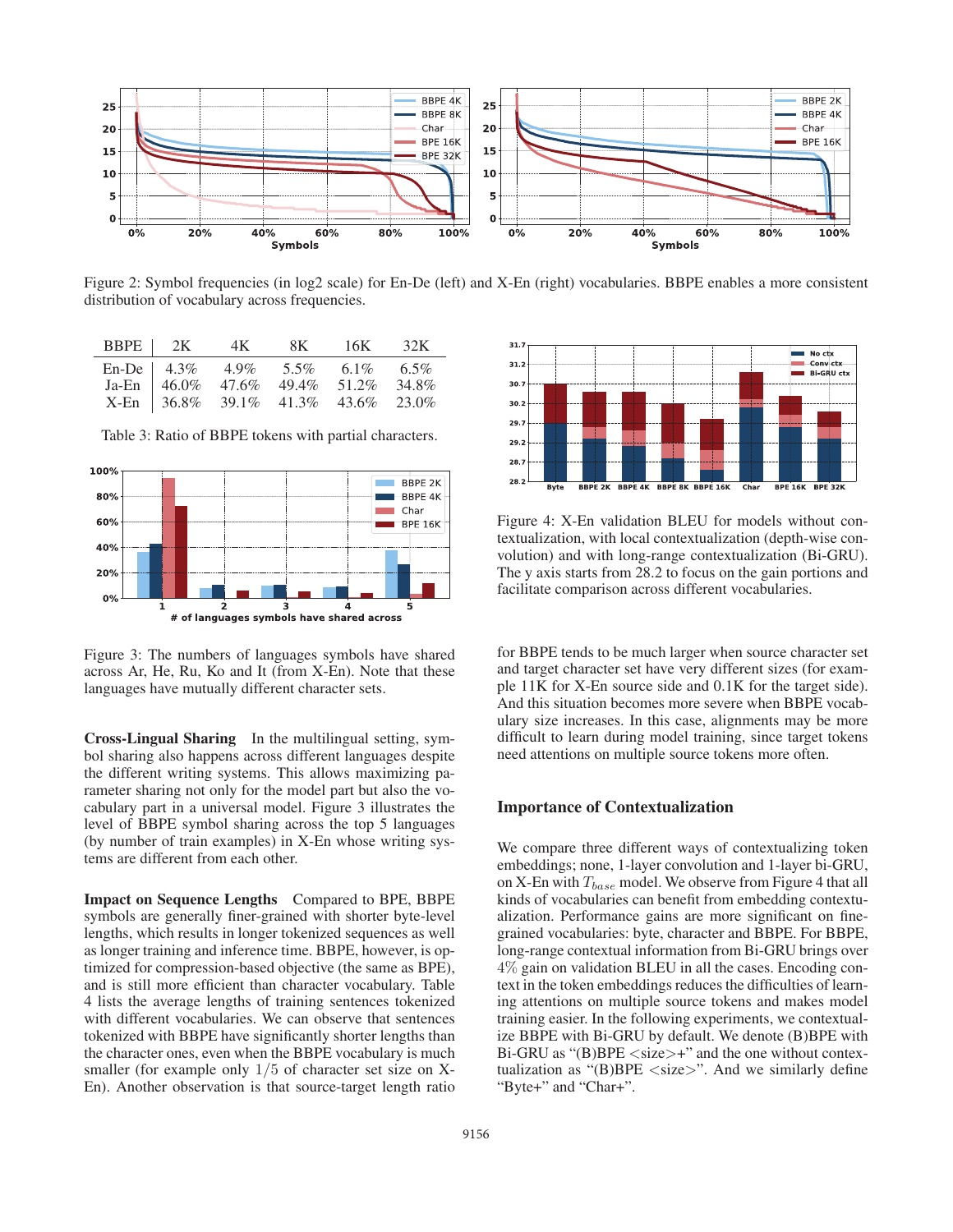|          |        | <b>Byte</b> |    |    |    |    | <b>BBPE</b> |     |     |     |     | Char |     |    | <b>BPE</b> |     |
|----------|--------|-------------|----|----|----|----|-------------|-----|-----|-----|-----|------|-----|----|------------|-----|
|          |        | 256         | 1Κ | 2Κ | 3K | 4Κ | 8K          | 11K | 16K | 32K | 3K  | 8K   | 11K | 8K | 16K        | 32K |
| $En$ -De | Source | 143         | 57 | 48 | 43 | 41 | 36          |     | 33  | 30  | 143 |      |     | 40 | 33         | 31  |
|          | Target | 160         | 64 | 55 | 50 | 48 | 42          |     | 38  | 35  | 157 |      |     | 43 | 36         | 32  |
| $Ja$ -En | Source | 55          | 28 | 26 |    | 24 | 23          |     | 21  | 21  |     | 19   |     |    | 12         | 10  |
|          | Target | 53          | 23 | 20 |    | 17 | 15          |     | 15  | 13  |     | 52   |     |    | 15         | 14  |
| $X-Fn$   | Source | 126         |    | 70 |    | 65 | 62          | 60  | 59  | 57  |     |      | 89  |    | 40         | 32  |
|          | Target | 103         | 49 | 43 |    | 37 | 33          | 32  | 30  | 27  |     |      | 103 |    | 35         | 30  |

Table 4: Average lengths of training sentences tokenized with different vocabularies.

## BBPE on Noisy Character Sets

The En-De training set has quite a few noisy sentence pairs often containing a few non-latin alphabets due to misalignment and code-switched sentences. This leads to a 3.4K character set, while in contrast, English and German both have less than 30 alphabets. Since BPE includes all characters, those rare characters will waste quite a lot of BPE vocabulary slots. For comparison, we try with small BBPE 2K and 4K vocabulary where rare characters are excluded. We find that their performance are comparable to the BPE 32K baseline while having smaller model capacity (see table 5).

|            |                 | <b>Test BLEU</b> | Params |
|------------|-----------------|------------------|--------|
| $T_{base}$ | Byte+           | 26.59            | 45M    |
|            | $BBPE 2K+$      | 26.98            | 47M    |
|            | $BBPE4K+$       | 27.08            | 47M    |
|            | $Char+$         | 26.73            | 47M    |
|            | BPE 32K         | 27.31            | 61M    |
|            | <b>BPE 32K+</b> | 27.41            | 62M    |
|            | BPE $37K*$      | 27.3             | 65M    |
| $T_{big}$  | $B$ yte+        | 26.94            | 181M   |
|            | $BBPE 2K+$      | 28.78            | 183M   |
|            | $BBPE4K+$       | 28.27            | 185M   |
|            | $Char+$         | 27.24            | 185M   |
|            | BPE 32K         | 28.36            | 210M   |
|            | <b>BPE 32K+</b> | 28.77            | 215M   |
|            | BPE $37K*$      | 28.4             | 213M   |

Table 5: En-De test BLEU.  $\star$  (Vaswani et al. 2017).

#### BBPE on Character-Rich Languages

Languages using logographic writing systems, such as Chinese and Japanese, can have over 50K characters, while only a small portion of them are frequently used. Our Ja-En dataset has a set of 7.9K characters, where 99.99% tokens in the training set are covered by the top 2.4K characters. With this observation, we experiment with BBPE 4K which is roughly 50% of the character set size. We find that BBPE is comparable to BPE and even outperforms BPE when using larger  $T_{big}$  model (see table 6).

## BBPE on Many-to-En Translation

Our many-to-En dataset contains 58 languages (parallelly to English) and 10.8K characters from different writing sys-

|                    |                        | <b>KFTT</b> | <b>TED</b> | <b>JESC</b> | A11   |
|--------------------|------------------------|-------------|------------|-------------|-------|
| # of train samples |                        | 440K        | 223K       | 2.8M        | 3.5M  |
| # of test samples  |                        | 1.2K        | 8.5K       | 2K          | 11.7K |
|                    | Michel et.al. $(2018)$ | 20.77       | 13.25      | 18.00       |       |
| $T_{base}$         | $B$ yte+               | 23.12       | 15.14      | 15.69       | 16.27 |
|                    | $BBPE4K+$              | 24.15       | 15.59      | 16.10       | 16.80 |
|                    | $Char+$                | 23.67       | 15.26      | 15.68       | 16.43 |
|                    | <b>BPE 16K+</b>        | 23.63       | 16.15      | 16.18       | 17.19 |
| $T_{bia}$          | Byte+                  | 23.68       | 16.08      | 16.29       | 17.46 |
|                    | $BBPE4K+$              | 23.88       | 19.0       | 17.93       | 19.58 |
|                    | $Char+$                | 23.71       | 16.69      | 17.01       | 18.33 |
|                    | <b>BPE 16K+</b>        | 24.08       | 18.34      | 17.89       | 19.14 |

Table 6: Ja-En test BLEU scores.

tems, between which characters are not necessarily shared. The characters, however, share byte  $n$ -grams. We experiment with BBPE 2K and 4K that have 12.5% and 25% size of the baseline BPE vocabulary. As shown in Table 7, both of them beat the BPE baseline on overall BLEU as well as on most of the languages both with high and low resources (Note that the test set is as large as 165K and even small gaps in BLEU may suggest significant difference). We also notice that byte model and character model perform significantly better than all BPE and BBPE models in this multilingual setting. This might be because that BBPE and BPE suffer from imbalanced source and target sentence lengths as well as various token granularities in multilingual parallel sentences (sources in different languages and granularities into same targets). Nonetheless, BBPE is still the most practical solution since it makes a good balance between performance (better BLEU than BPE) and speed (much shorter tokenized sentences than characters and bytes).

## Transfer Learning on Unseen Characters

Because BBPE contains all UTF-8 bytes and has no outof-vocabulary tokens, BBPE-based models can be transferred between languages with non-overlapping character sets. In comparison, it is impossible to do so with characterbased vocabularies without replacing the vocabulary and retraining embeddings from scratch. Our Si-En dataset has 77 Sinhala scripts that are disjoint with the X-En character set. We experiment transferring a pretrained (on X-En) BBPE  $4K T_{flores}$  model to this dataset while reusing the original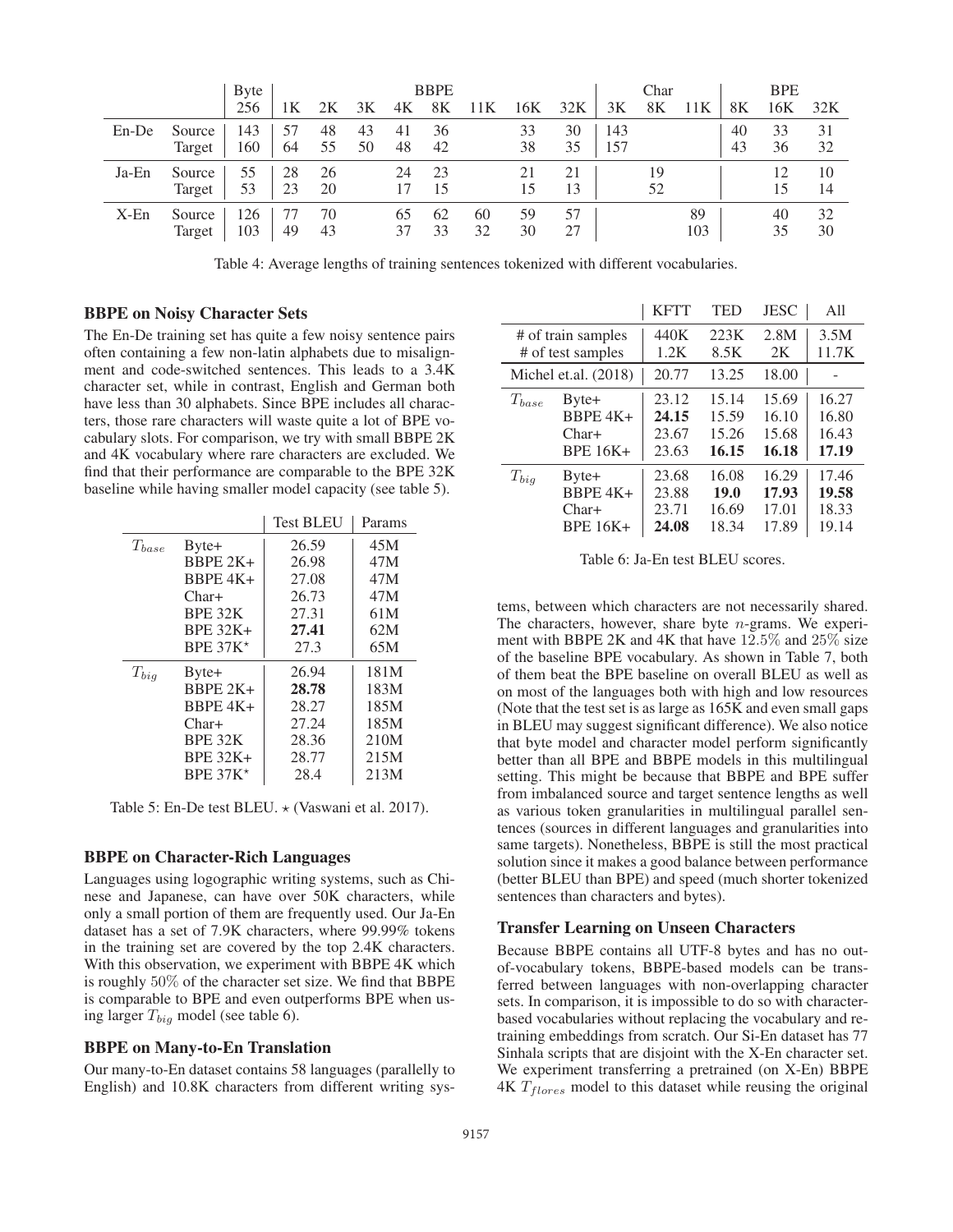|            |                     | Ar    | De    | He    | It    | Az    | Be    | Gl    | Sk              | All   | Params |
|------------|---------------------|-------|-------|-------|-------|-------|-------|-------|-----------------|-------|--------|
|            | # of train examples | 213K  | 167K  | 211K  | 203K  | 5.9K  | 4.5K  | 10K   | 61 <sub>K</sub> | 5.1M  |        |
|            | # of test examples  | 6K    | 4.5K  | 5.5K  | 5.6K  | 0.9K  | 0.7K  | 1K    | 2.4K            | 165K  |        |
|            | Aharoni et al. 19   | 25.93 | 28.87 | 30.19 | 32.42 |       |       |       |                 |       |        |
|            | Neubig & Hu 18      |       |       |       |       | 11.7  | 18.3  | 29.1  | 28.3            |       |        |
| $T_{base}$ | $B$ yte+            | 31.13 | 35.98 | 36.77 | 38.36 | 14.64 | 25.12 | 35.12 | 33.08           | 30.38 | 45M    |
|            | $Char+$             | 31.52 | 36.73 | 36.85 | 38.62 | 15.40 | 24.90 | 35.44 | 33.31           | 30.75 | 51M    |
| $T_{base}$ | BBPE $2K+$          | 30.79 | 35.53 | 36.27 | 37.82 | 13.64 | 24.70 | 34.17 | 32.83           | 29.91 | 46M    |
|            | $BBPE4K+$           | 30.64 | 34.93 | 36.07 | 37.62 | 13.76 | 24.84 | 33.90 | 32.12           | 29.74 | 47M    |
|            | <b>BPE 16K</b>      | 29.70 | 34.35 | 34.47 | 37.02 | 13.28 | 24.61 | 33.55 | 31.72           | 29.00 | 53M    |
|            | <b>BPE 16K+</b>     | 30.20 | 34.97 | 35.55 | 37.49 | 12.65 | 23.66 | 33.95 | 32.16           | 29.62 | 54M    |
|            | BPE 32K             | 29.02 | 34.08 | 34.18 | 36.63 | 12.56 | 22.48 | 32.33 | 31.26           | 28.81 | 61M    |
|            | <b>BPE 32K+</b>     | 29.87 | 34.64 | 35.26 | 37.43 | 12.35 | 22.05 | 33.62 | 31.61           | 29.43 | 62M    |

Table 7: X-En test BLEU on all 58 languages, top-4 (Ar, De, He, It) and bottom-4 (Az, Be, Gl, Sk) languages by number of training samples. Note that the test set is very large (165K) and even small gaps in BLEU may suggest significant difference.

|              |           | Train    | Finetune   | <b>BLEU</b> |
|--------------|-----------|----------|------------|-------------|
| $T_{flores}$ | BPE $5K*$ | $Si$ -En |            | 7.2         |
|              | BBPE 4K+  | Si-En    |            | 7.1         |
| $T_{flores}$ | BBPE 4K+  | $X-Fn$   |            | 0.3         |
|              | BBPE 4K+  | $X-Fn$   | enc        | 8.3         |
|              | BBPE 4K+  | $X$ -En  | enc, dec   | 8.1         |
|              | $BBPE4K+$ | $X$ -En  | embed, enc | 9.0         |
|              | BBPE 4K+  | $X-Fn$   | all        | 8.6         |

Table 8: Transferring pretrained X-En model to Si-En. BBPE 4K is learned on X-En.  $\star$  (Guzmán et al. 2019).

vocabulary. As shown in table 8, the transferred model gains 0.9-1.8 BLEU points compared to the baselines, suggesting the generality of pretrained BBPE embeddings and its ability to adapt to different languages with unseen characters. This transfer learning paradigm is free from the limitation of outof-vocabulary tokens and can be very generic. We just show the extreme case of totally unseen character set, but the pretrained model may also be transferred to any languages and datasets to improve performance or warm-start model training to save time.

## Related Work

Subword Vocabularies Previous works have shown that finer-grained vocabularies consistently outperforms wordlevel vocabularies in many settings, for example, vocabularies based on morpheme segmentation (Nießen and Ney 2000; Luong, Socher, and Manning 2013), byte-pair encoding (Sennrich, Haddow, and Birch 2015) and vocabularies from unigram language model (Kudo 2018). Our bytelevel subword vocabularies are based on byte-pair encoding, while we use bytes as the basic units to compose subwords.

Character Vocabulary Existing works also explored pure character vocabulary for machine translation. (Kim et al. 2016) proposed building word representations from character ones; (Chung, Cho, and Bengio 2016) removed the restriction of word boundaries and directly learned decoding in character level; (Lee, Cho, and Hofmann 2017) further extended it to a fully character-level model in a multilingual setting; (Cherry et al. 2018) showed that character-level models generally outperforms subword-level ones given enough model capacity.

Byte-Level Vocabularies The closest work to ours is the byte-level BPE vocabulary used in GPT-2, a large-scale English language model (Radford et al. 2019). They however rely heavily on hard-coded merging rules and have not conducted any analysis on how their bye-level BPE impacts the quality of language modeling. A vocabulary consisting purely of bytes has previously been used in several natural language processing tasks: part-of-speech tagging and named entity recognition (Gillick et al. 2016), translation(Costa-Jussa, Escolano, and Fonollosa 2017), machine ` reading (Kenter, Jones, and Hewlett 2018) and speech recognition (Li et al. 2019).

Transformer with Convolution or RNN There are evidences for performance gains from combining Transformer with convolutional or recurrent layers in the area of NMT (Chen et al. 2018), speech recognition (Li et al. 2019; Mohamed, Okhonko, and Zettlemoyer 2019) and language modeling (Chenguang Wang 2019).

## **Conclusion**

We proposed BBPE which builds a byte-level subword vocabulary for machine translation. It results in a much more compact vocabulary than character-based ones do without the loss of performance. In multilingual settings, the former often outperforms the latter. BBPE does not have any outof-vocabulary tokens, allowing us to transfer a model using BBPE between languages with non-overlapping vocabularies. This transfer learning paradigm is actually very generic and can be applied to any languages and datasets for performance gain or training acceleration. With the same vocabulary size, BBPE segments sentences into shorter sequences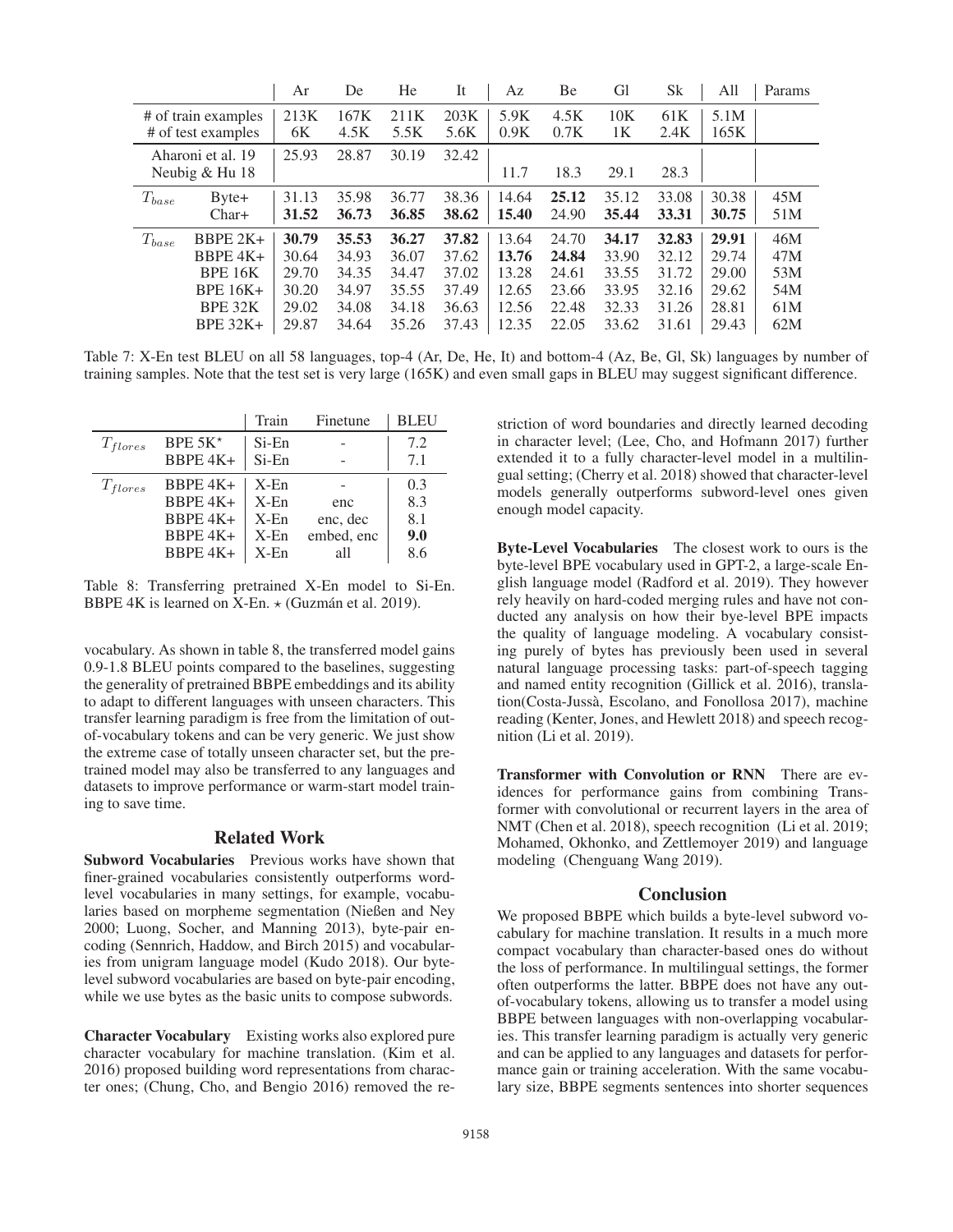| Original    |     | 質問して二証明と証拠を求めましょう                                                                                                                                              | Ask_questions,_demand_proof,_demand_evidence.                                                                                                                              |
|-------------|-----|----------------------------------------------------------------------------------------------------------------------------------------------------------------|----------------------------------------------------------------------------------------------------------------------------------------------------------------------------|
| <b>Byte</b> |     | E8 B3 AA E5 95 8F E3 81 97 E3 81 A6 E2 96 81 E8 A8 BC E6 98 8E<br>E3 81 A8 E8 A8 BC E6 8B A0 E3 82 92 E6 B1 82 E3 82 81 E3 81 BE<br>E3 81 97 E3 82 87 E3 81 86 | 41 73 6B E2 96 81 71 75 65 73 74 69 6F 6E 73 2C E2 96 81 64 65 6D<br>61 6E 64 E2 96 81 70 72 6F 6F 66 2C E2 96 81 64 65 6D 61 6E 64 E2<br>96 81 65 76 69 64 65 6E 63 65 2E |
|             | 1K  | E8 B3 AA E595 8F LE381 A6 _E8 A8 BC 明 E381 A8 E8 A8 BC E6<br>8B A0 をE6 B1 82 めE381 BE しょう                                                                      | Ask _quest ions, _dem and _pro of, _dem and _ev idence.                                                                                                                    |
|             | 2K  | E8 B3 AA 問 しE381 A6 _E8 A8BC 明 E381 A8 E8 A8BC E68B A0 を<br>E6 B1 82 めE381 BE しょう                                                                              | Ask _questions, _dem and _pro of, _dem and _evidence.                                                                                                                      |
| <b>BBPE</b> | 4K  | E8 B3 AA 問 しE381 A6 LE8 A8BC 明E381 A8 E8 A8BC 拠 をE6 B1<br>82 めE381 BE しょう                                                                                      | As k _quest ions, _d em and _pro of, _d em and _ev id ence.                                                                                                                |
|             | 8K  | E8 B3 AA問 しE381 A6 __E8 A8BC 明E381 A8 E8 A8BC 拠 をE6 B1<br>82めE381 BE しょう                                                                                       | As k _questions, _demand _pro of, _demand _evidence.                                                                                                                       |
|             | 16K | E8 B3 AA問 しE381 A6 LE8 A8BC 明E381 A8 E8 A8BC 拠 をE6 B1<br>82めE381 BE しょう                                                                                        | As k _questions, _demand _proof, _demand _evidence.                                                                                                                        |
|             | 32K | E8 B3 AA問しE381 A6 _E8 A8BC 明E381 A8 E8 A8BC 拠 をE6 B1 82<br>めE381 BE しょう                                                                                        | As k _questions, _demand _proof, _demand _evidence.                                                                                                                        |
| <b>CHAR</b> |     | 質問して 証明と証拠を求めましょう                                                                                                                                              | Ask_questions,_demand_proof,_demand_<br>evidence.                                                                                                                          |
|             | 16K | 質問 して 二証明 と証拠 を求め ましょう                                                                                                                                         | As k _questions, _demand _pro of, _demand _evidence.                                                                                                                       |
| <b>BPE</b>  | 32K | 質問 して 二証明 と 証拠 を求め ましょう                                                                                                                                        | As k _questions, _demand _proof, _demand _evidence.                                                                                                                        |

Figure 5: An example from Ja-En tokenized with different vocabularies. Raw spaces are replaced by underscores and spaces are used to split tokens. We can observe how tokens look like as the tokenization granularity goes from fine to coarse: Byte (256)  $\rightarrow$  BBPE (1K, 2K, 4K, 8K)  $\rightarrow$  Char (8K)  $\rightarrow$  BBPE (16K, 32K)  $\rightarrow$  BPE (16K, 32K).

than character-based methods do, leading to faster training and inference. Our future work includes: eliminating sourcetarget sentence length imbalance; evaluating BBPE in oneto-many and many-to-many translation settings; exploring better segmentation algorithms for byte-level subwords.

#### References

Bahdanau, D.; Cho, K.; and Bengio, Y. 2014. Neural machine translation by jointly learning to align and translate. *arXiv preprint arXiv:1409.0473*.

Cettolo, M.; Girardi, C.; and Federico, M. 2012. Wit3: Web inventory of transcribed and translated talks. In *Conference of European Association for Machine Translation*, 261–268.

Chen, M. X.; Firat, O.; Bapna, A.; Johnson, M.; Macherey, W.; Foster, G.; Jones, L.; Parmar, N.; Schuster, M.; Chen, Z.; et al. 2018. The best of both worlds: Combining recent advances in neural machine translation. *arXiv preprint arXiv:1804.09849*.

Chenguang Wang, Mu Li, A. J. S. 2019. Language models with transformers. In *ArXiv e-prints*.

Cherry, C.; Foster, G.; Bapna, A.; Firat, O.; and Macherey, W. 2018. Revisiting character-based neural machine translation with capacity and compression. *arXiv preprint arXiv:1808.09943*.

Cho, K.; van Merrienboer, B.; Gulcehre, C.; Bahdanau, D.; Bougares, F.; Schwenk, H.; and Bengio, Y. 2014. Learning phrase representations using rnn encoder–decoder for statistical machine translation. In *Proceedings of the 2014 Con-* *ference on Empirical Methods in Natural Language Processing (EMNLP)*, 1724–1734.

Chung, J.; Cho, K.; and Bengio, Y. 2016. A character-level decoder without explicit segmentation for neural machine translation. *arXiv preprint arXiv:1603.06147*.

Costa-Jussa, M. R.; Escolano, C.; and Fonollosa, J. A. 2017. ` Byte-based neural machine translation. In *Proceedings of the First Workshop on Subword and Character Level Models in NLP*.

Gillick, D.; Brunk, C.; Vinyals, O.; and Subramanya, A. 2016. Multilingual language processing from bytes. In *Proceedings of NAACL-HLT*.

Guzmán, F.; Chen, P.-J.; Ott, M.; Pino, J.; Lample, G.; Koehn, P.; Chaudhary, V.; and Ranzato, M. 2019. Two new evaluation datasets for low-resource machine translation: Nepali-english and sinhala-english.

Kaiser, L.; Gomez, A. N.; and Chollet, F. 2017. Depthwise separable convolutions for neural machine translation. *arXiv preprint arXiv:1706.03059*.

Kenter, T.; Jones, L.; and Hewlett, D. 2018. Byte-level machine reading across morphologically varied languages. In *Thirty-Second AAAI Conference on Artificial Intelligence*.

Kim, Y.; Jernite, Y.; Sontag, D.; and Rush, A. M. 2016. Character-aware neural language models. In *Thirtieth AAAI Conference on Artificial Intelligence*.

Kudo, T., and Richardson, J. 2018. Sentencepiece: A simple and language independent subword tokenizer and deto